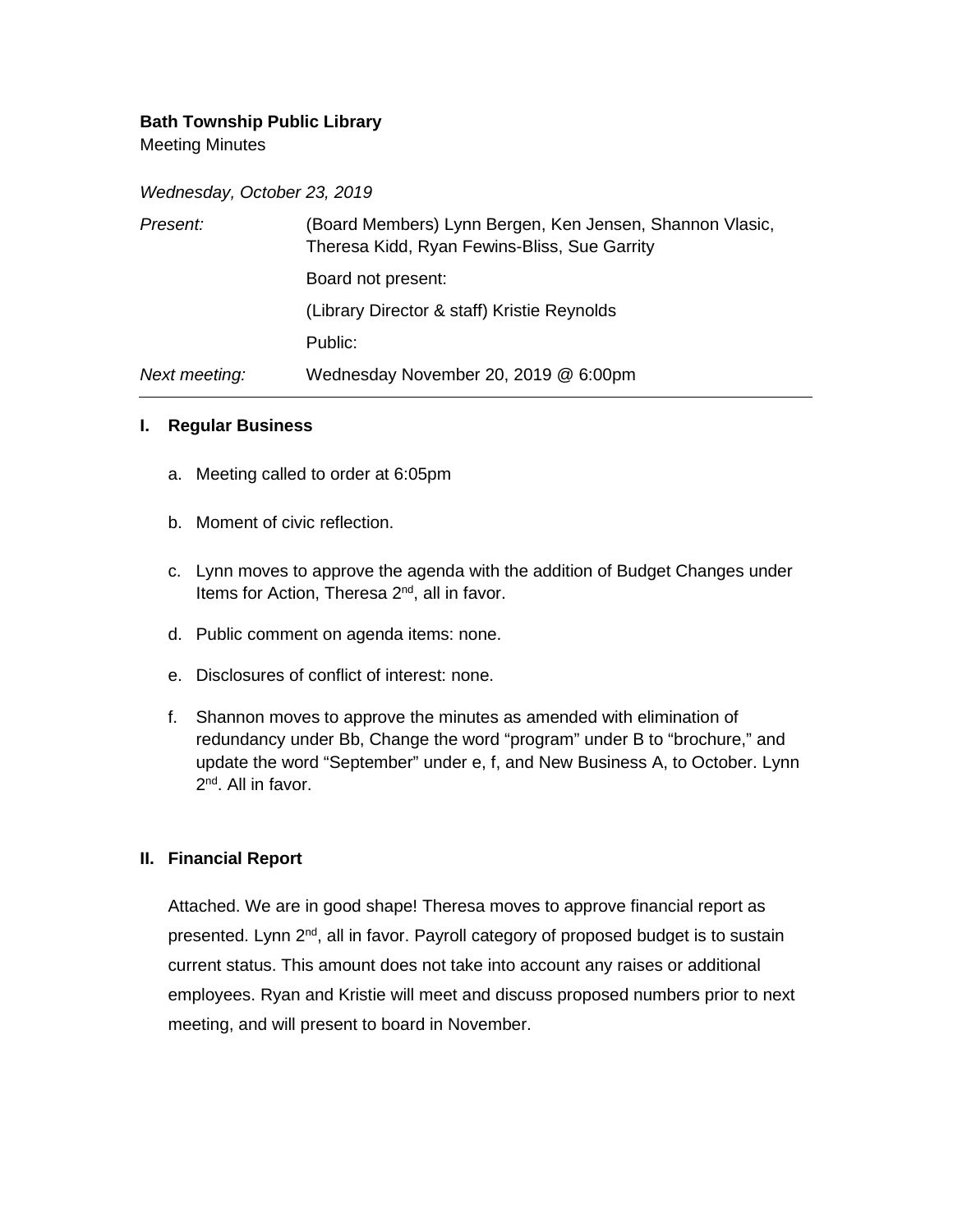# **III. Director's & Youth Services Reports**

Attached.

## **IV. Unfinished Business**

Ryan moved to go into closed session, Ken  $2<sup>nd</sup>$ , all in favor.

- a. Strategic Planning Workshop;
	- 1. Signage; we have signs!
	- 2. Donors; Sue and Ryan are still working on this. We do have a policy for specified gifts.
	- 3. RFID; table for future due to cost vs. benefit.
	- 4. The move; potential design presented, drafted by Kesler architect (Peabody.) We need idea of potential costs to build space out. Lynn and Theresa will meet with Kristie to work on costs of fixtures and interior components.
	- 5. Family Resource Binder; complete and available to the public.
	- 6. Library info in surrounding public areas; staff is slowly working on this. Kristie will start a master list of locations we have disbursed info too.
- b. Performance Review; Kristie will figure out raises and salaries for her staff and board will approve through budget. Ryan recommends a 5% raise for Kristie based on outstanding performance. Lynn moves to give Kristie a 5% raise, Theresa 2<sup>nd</sup>, all in favor.

### **V. New Business – Items for Discussion**

a. None.

### VI. **Items for Action:**

a. Budget Changes; Ken moves to accept proposed budget changes for current fiscal year, Shannon 2<sup>nd</sup>, all in favor.